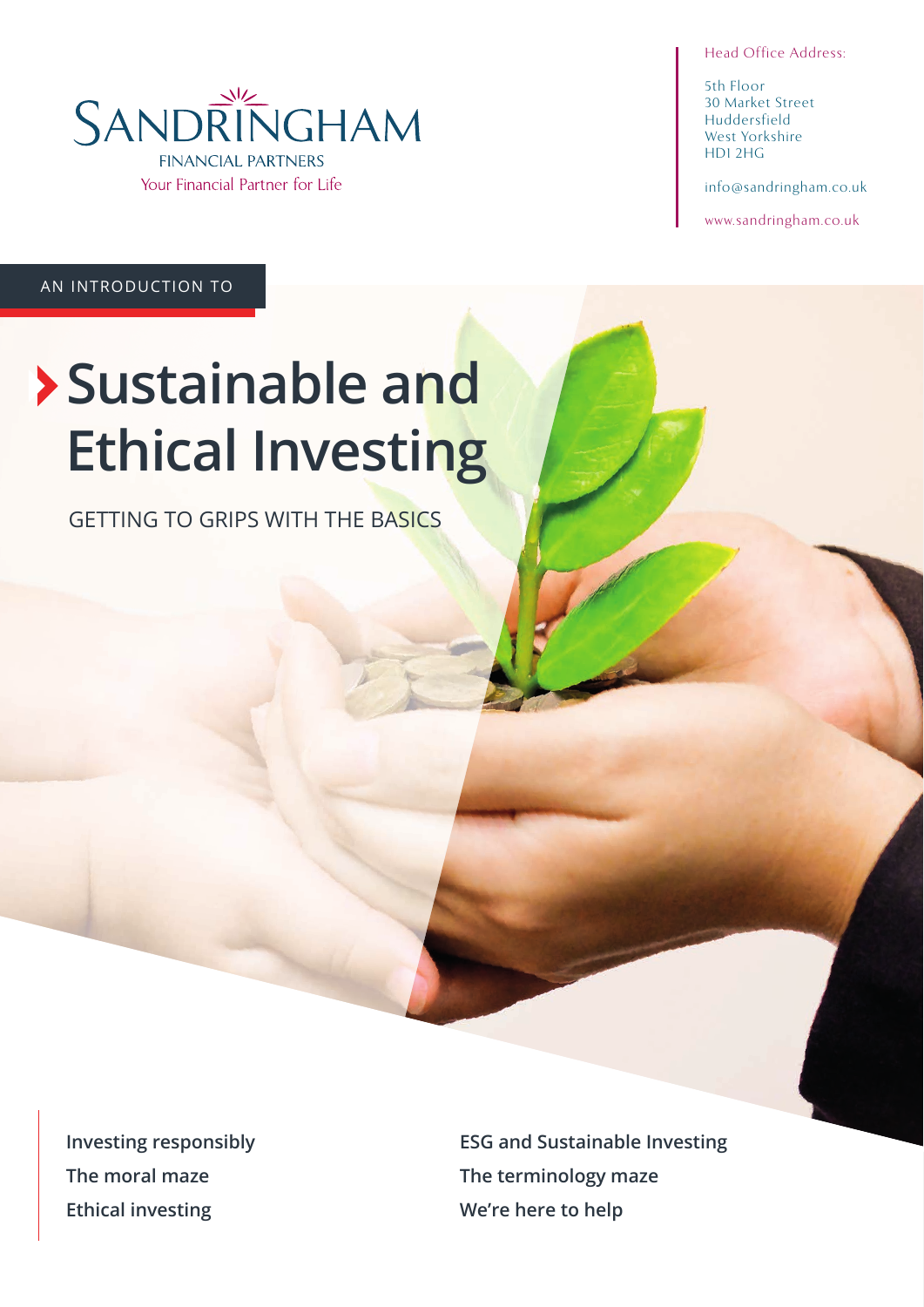

**The last few years have seen a**<br>
substantial rise in the popularity<br>
of sustainable and ethical<br>
investments, driven by an increasing **he last few years have seen a substantial rise in the popularity of sustainable and ethical desire for investors to know where their money is going and what it is being used for. However, while these funds have now become an established part of the mainstream investment landscape, many people remain confused about the terminology associated with this type of investing and are unclear how they can actually benefit from being a more conscientious investor. Here, we'll provide answers to those questions and help guide you through investing's moral maze.** 

# **WHY INVEST RESPONSIBLY?**

Although the concept of ethical investing has been around for decades, interest in this sector has grown most rapidly in recent years as these investments have traversed from niche products firmly into the mainstream. A key reason for this growth in popularity has been increased levels of consumer awareness across a range of social and environmental issues.

Climate change, in particular, has become a key concern for many people, with the messages and actions of environmental campaigners such as Greta Thunberg keeping the subject firmly at the top

of the media agenda. This has made it almost impossible for people to ignore the impact their actions, as well as those of corporations, are having on the planet. As a result, many investors are increasingly looking to invest in the world's future and allocating funds towards companies whose values and practices are clearly aligned to their own personal beliefs.

# **A GROWING TREND**

Perhaps unsurprisingly then, we have witnessed a period of significant growth in the sustainable and ethical investment funds market. According to the most recent statistics collated by the Global Sustainable Investment Alliance, worldwide sustainable investing assets totalled more than \$30 trillion, which represents an increase of 34% over two years from 2016–2018.

Fund inflows suggest this trend may continue in the post-Covid era, with the pandemic outbreak and subsequent lockdown seeming to have sparked a period of reflection and reassessment among a significant proportion of the population. One of the lasting legacies of coronavirus, with regards to the investment arena, may therefore be to push sustainable and ethical investing even more to the fore, further encouraging investors to make a positive impact with their money.

# **THE MORAL MAZE**

While interest in sustainable and ethical investing has undoubtedly surged recently, the different terminology used to define these types of investments does have the potential to confuse prospective new investors. The use of acronyms, as well as a lack of industry-wide standard definitions for sustainable and ethical investing, only adds to this air of confusion.

As a result, the concept of sustainable and ethical investing is often interpreted in different ways by different people. There are, however, a number of common terms used within the sector and gaining an insight into their meaning and the key difference between the terms can help investors navigate their way through the terminology maze.

# **ETHICAL INVESTING**

One of the most commonly used terms is ethical investing which reflects a screening process. This process can be negative or positive and involves filtering investment opportunities based on moral or ethical judgements.

Negative screening may exclude all oil and gas companies regardless of whether or not a firm operating in the sector generates any form of green energy. Other types of excluded 'sin stocks' typically include tobacco producers, alcohol companies, weapons manufacturers, the

**The value of investments can go down as well as up and you may not get back the full amount you invested. The past is not a guide to future performance and past performance may not necessarily be repeated.**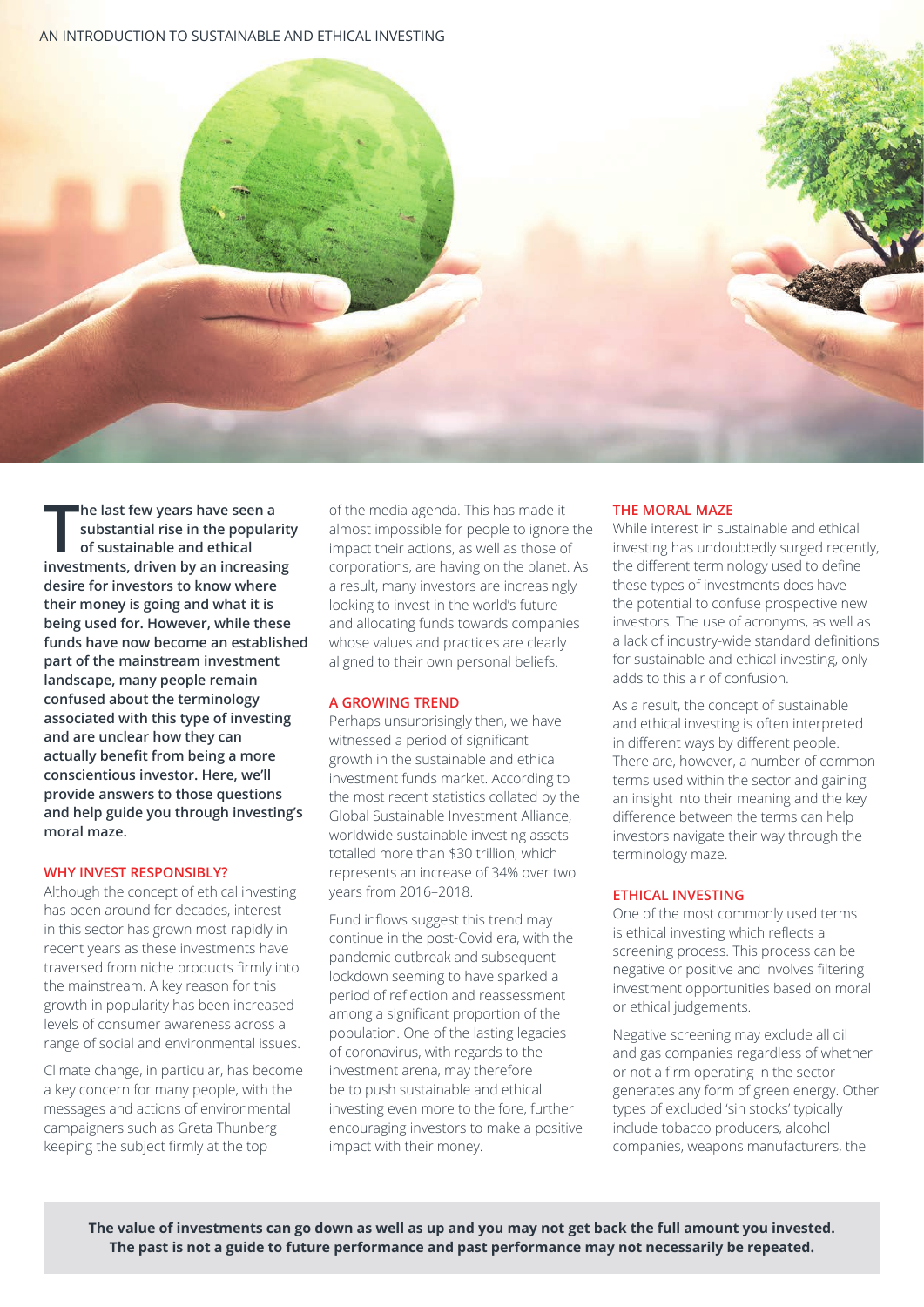

gambling industry and any firm involved in animal testing.

Positive screening tries to include companies that add something to the community, that have good corporate governance and working practices. Forms of positive screening include: investing in companies that sell positive products like educational material or essential necessities of life (food, clothing, electricity, water or housing).

Using a mixture of the two types of screening lets the fund manager consider more arguments.

# **ESG AND SUSTAINABLE INVESTING**

Another common term, or more accurately three-letter acronym, is ESG. ESG has developed from Ethical Investing using positive screening to be a focus for individual companies, countries and therefore for investors. This refers to the three key factors used by investment companies to evaluate corporate behaviour:

- **E**nvironmental criteria for example, carbon emissions, waste management and air or water pollution
- **S**ocial criteria for example, human rights, labour standards and data security
- **G**overnance for example, board diversity, business ethics and executive remuneration.

In essence, sustainable investing uses ESG principles in order to actively select those companies that have a positive impact on the world. This approach is therefore less restrictive than ethical investing as it allows for the fact that organisations are typically not either all good or all bad. So, under a sustainable investment strategy, a fund manager would be allowed to invest in an oil company that was developing clean, renewable energy sources.

# **ARE THESE FUNDS HIGHER RISK?**

In the early days of ethical investing there was a definite perception that investors were putting principles before profit, with ethical investments generally considered to be significantly more risky than their traditional counterparts. Nowadays, however, with a much wider choice of stocks available to ethical and sustainable investors, this style of investing can provide a compelling investment opportunity capable of generating longterm stable and sustainable returns.

However, ethical investing can restrict your choice of companies and funds to invest in, which may lead to less diversity in your portfolio (and less diversity can mean higher risk).

#### **IT CAN PAY TO HAVE MORALS**

Over the last few years, growing evidence has emerged to suggest that those companies who successfully incorporate ESG risk management policies are capable of generating good long-term risk adjusted returns, implying that investors can satisfy both their morals and their financial return expectations – or, to put it another way, there does appear to be growing evidence that it literally can pay to have principles.

**The value of investments can go down as well as up and you may not get back the full amount you invested. The past is not a guide to future performance and past performance may not necessarily be repeated.**

*Although the concept of ethical investing has been around for decades, interest in this sector has grown most rapidly in recent years as these investments have traversed from niche products fi rmly into the mainstream. A key reason for this growth in popularity has been increased levels of consumer awareness across a range of social and environmental issues.*

# **WE'RE HERE TO HELP**

We're only a phone call away, so if you have any questions or would like to discuss any aspect of sustainable and ethical investing, then please do get in touch.